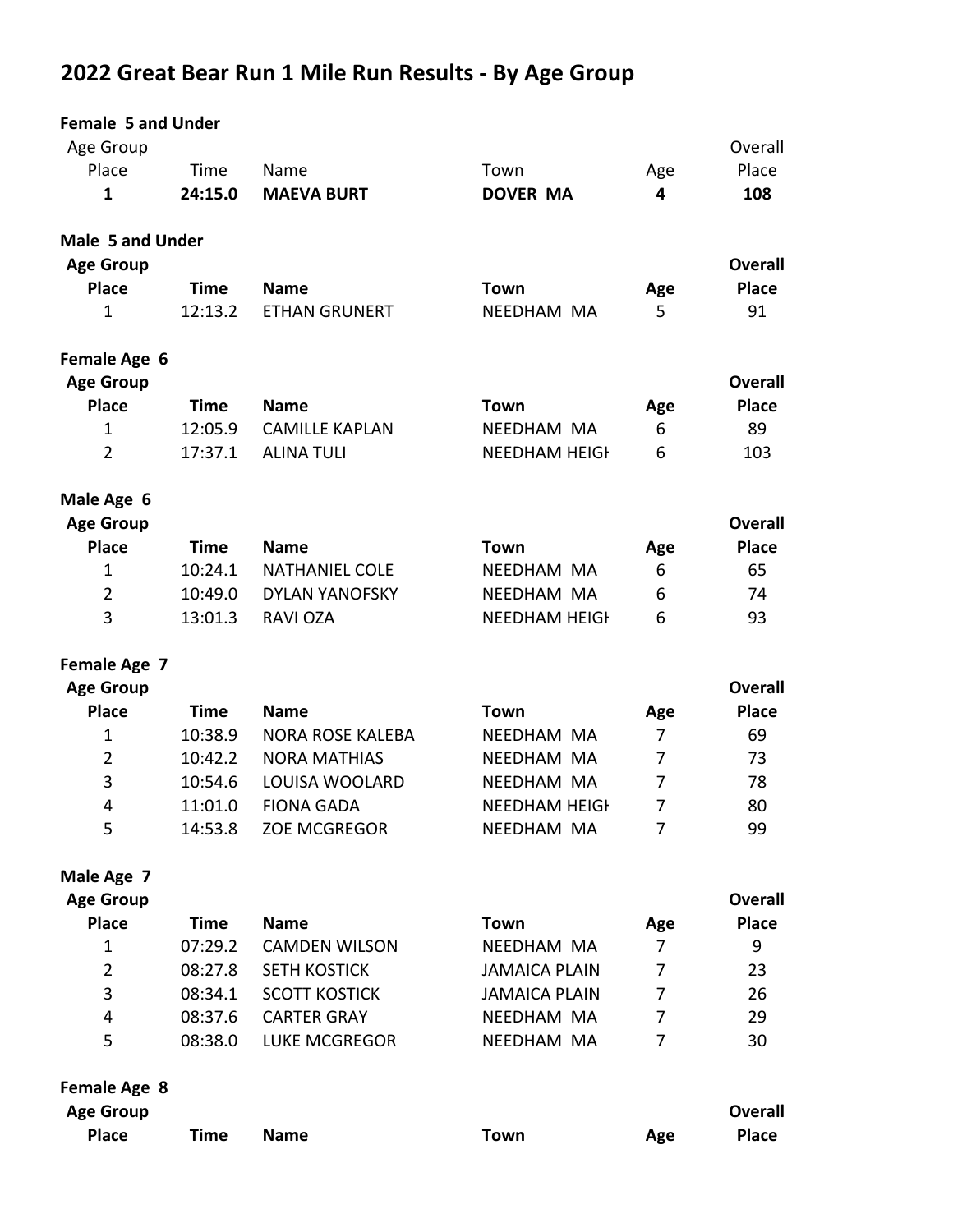| -1            |         | 08:47.2 RUBY BIEGELEISEN | NEEDHAM MA   |   | 33  |
|---------------|---------|--------------------------|--------------|---|-----|
| $\mathcal{L}$ |         | 08:57.3 ALYSSA REMIZOVA  | LEXINGTON MA |   | 40  |
| -3            | 09:19.7 | BROOKF FFLDMAN           | NFFDHAM MA   |   | 45  |
| 4             | 09:38.4 | ROSFMARY MONSON          | NFFDHAM MA   | x | -51 |
| -5.           | 10:02.2 | ADDIE DARY               |              | 8 | 57  |

#### **Male Age 8**

| <b>Age Group</b> |  |
|------------------|--|
|------------------|--|

| ge Group     |         |                       |                     |     | <b>Overall</b> |
|--------------|---------|-----------------------|---------------------|-----|----------------|
| <b>Place</b> | Time    | <b>Name</b>           | Town                | Age | <b>Place</b>   |
| 1            | 08:09.2 | <b>PFTFR DFVANFY</b>  | NFFDHAM MA          | 8   | 19             |
| 2            | 08:28.5 | <b>CHASE PORTER</b>   | NFFDHAM MA          | 8   | 24             |
| 3            | 0.142.0 | ANLAN FFNG            | <b>WFLLFSLFY MA</b> | 8   | 32             |
| 4            | 10:51.9 | <b>ANDERSON CORE</b>  | NFFDHAM MA          | 8   | 75             |
| 5            | 11:08.0 | <b>CHARLIE JASTER</b> | AUBURNDALE M        | 8   | 82             |
|              |         |                       |                     |     |                |

## **Female Age 9**

| <b>Age Group</b> |         |                       |               |     | <b>Overall</b> |
|------------------|---------|-----------------------|---------------|-----|----------------|
| <b>Place</b>     | Time    | <b>Name</b>           | Town          | Age | Place          |
|                  | 07:15.7 | <b>HANNAH TIPTON</b>  | ROSLINDALE MA | 9   | 8              |
| 2                | 08:15.2 | <b>CADHLA FURLONG</b> | NEEDHAM MA    | q   | 20             |
| 3                | 08:33.7 | LAURA HAMMER          | NFFDHAM MA    | 9   | 25             |
| 4                | 08:57.4 | <b>BECCA BOOKSTON</b> | NEEDHAM MA    | 9   | 41             |
| 5.               | 09:06.9 | <b>MAYA MCKENNEY</b>  | NEEDHAM MA    | ٩   | 43             |
|                  |         |                       |               |     |                |

#### **Male Age 9**

| <b>Age Group</b><br><b>Place</b> | Time    | <b>Name</b>            | Town                 | Age | Overall<br><b>Place</b> |
|----------------------------------|---------|------------------------|----------------------|-----|-------------------------|
| 1                                |         | 10:53.7 AIDAN ZBRZEZNY | NEEDHAM MA           | a   | 77                      |
|                                  | 20:50.3 | FLI KAHN               | <b>NEEDHAM HEIGH</b> | q   | 107                     |

### **Female Age 10**

| <b>Age Group</b> |             |                         |                      |     | <b>Overall</b> |
|------------------|-------------|-------------------------|----------------------|-----|----------------|
| <b>Place</b>     | <b>Time</b> | <b>Name</b>             | Town                 | Age | <b>Place</b>   |
| 1                | 08:02.3     | <b>ANNA SALTONSTALL</b> | <b>NEWTON MA</b>     | 10  | 17             |
| 2                | 08:48.2     | <b>FMMA CHEUNG</b>      |                      | 10  | 34             |
| 3                | 09:22.2     | <b>BROOKE DEVANEY</b>   | NEEDHAM MA           | 10  | 46             |
| 4                | 09:35.5     | <b>CLARA KOSTICK</b>    | <b>JAMAICA PLAIN</b> | 10  | 48             |
| 5                | 10:18.1     | ELIZA SCHAFER           | <b>NEEDHAM MA</b>    | 10  | 49             |

#### **Male Age 10**

| <b>Age Group</b> |             |                       |            |     | Overall      |
|------------------|-------------|-----------------------|------------|-----|--------------|
| <b>Place</b>     | <b>Time</b> | <b>Name</b>           | Town       | Age | <b>Place</b> |
| 1                | 08:16.9     | MICAH CORF            | NEEDHAM MA | 10  | 21           |
| 2                | 08:17.9     | RYAN PISANO           | NFFDHAM MA | 10  | 22           |
| 3                | 09:45.1     | <b>HENRY RICO</b>     | NFFDHAM MA | 10  | 53           |
| 4                | 15:07.2     | <b>ELIAS DEVONICK</b> | DFDHAM MA  | 10  | 100          |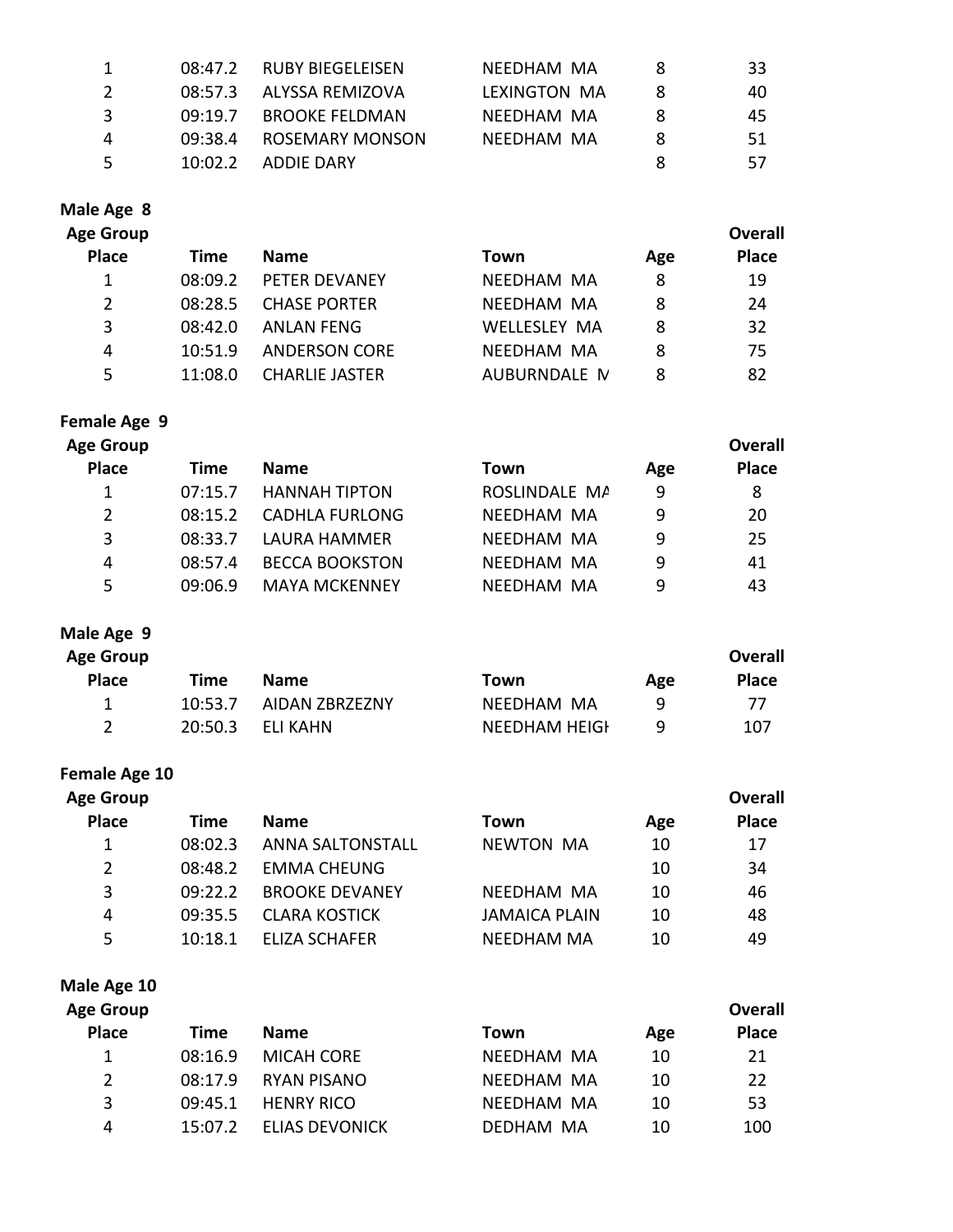| <b>Female Age 11</b> |             |                            |                       |     |                |
|----------------------|-------------|----------------------------|-----------------------|-----|----------------|
| <b>Age Group</b>     |             |                            |                       |     | <b>Overall</b> |
| <b>Place</b>         | <b>Time</b> | <b>Name</b>                | <b>Town</b>           | Age | <b>Place</b>   |
| $\mathbf{1}$         | 06:48.3     | <b>ALLI MANNING</b>        | NEEDHAM MA            | 11  | $\overline{7}$ |
| $\overline{2}$       | 08:00.2     | <b>NAHLA PERKINS</b>       |                       | 11  | 16             |
| 3                    | 08:37.0     | <b>EMILY CLEVENGER</b>     | NEEDHAM MA            | 11  | 28             |
| 4                    | 08:55.2     | <b>MAYA PORTER</b>         | NEEDHAM MA            | 11  | 38             |
| 5                    | 10:40.3     | <b>CHARLOTTE BURNSTEIN</b> | NEEDHAM MA            | 11  | 70             |
| Male Age 11          |             |                            |                       |     |                |
| <b>Age Group</b>     |             |                            |                       |     | <b>Overall</b> |
| <b>Place</b>         | <b>Time</b> | <b>Name</b>                | <b>Town</b>           | Age | <b>Place</b>   |
| $\mathbf{1}$         | 07:31.2     | <b>RYAN KALEBA</b>         | NEEDHAM MA            | 11  | 10             |
| $\overline{2}$       | 08:05.6     | <b>COLIN RIGGINS</b>       | <b>MECHANIC FALLS</b> | 11  | 18             |
| 3                    | 08:41.8     | ZACHARY CHIU               | <b>NEWTON MA</b>      | 11  | 31             |
| 4                    | 09:36.0     | <b>AIDEN TAUBE</b>         | <b>NEWTON MA</b>      | 11  | 49             |
| <b>Female Age 12</b> |             |                            |                       |     |                |
| <b>Age Group</b>     |             |                            |                       |     | <b>Overall</b> |
| <b>Place</b>         | <b>Time</b> | <b>Name</b>                | <b>Town</b>           | Age | <b>Place</b>   |
| $\mathbf{1}$         | 06:34.1     | <b>ELLOUISE CULLETON</b>   | <b>WELLESLEY MA</b>   | 12  | 5              |
| $\overline{2}$       | 11:56.9     | <b>MORGAN FAIRNENY</b>     | NEEDHAM MA            | 12  | 87             |
| Male Age 12          |             |                            |                       |     |                |
| <b>Age Group</b>     |             |                            |                       |     | <b>Overall</b> |
| <b>Place</b>         | <b>Time</b> | <b>Name</b>                | <b>Town</b>           | Age | <b>Place</b>   |
| $\mathbf{1}$         | 07:48.9     | <b>REECE BIEGELEISEN</b>   |                       | 12  | 14             |
| 3                    | 10:33.1     | <b>JAY CHRISTIAN</b>       | NEEDHAM MA            | 12  | 68             |
| Male 13 to 14        |             |                            |                       |     |                |
| <b>Age Group</b>     |             |                            |                       |     | <b>Overall</b> |
| <b>Place</b>         | <b>Time</b> | <b>Name</b>                | <b>Town</b>           | Age | <b>Place</b>   |
| $\mathbf{1}$         | 05:33.3     | <b>SEBASTIAN CULLETON</b>  | <b>WELLESLEY MA</b>   | 13  | $\mathbf{1}$   |
| $\overline{2}$       | 07:41.0     | <b>DANIEL KALEBA</b>       | NEEDHAM MA            | 13  | 11             |
| 3                    | 07:42.8     | <b>KYLE CHIU</b>           | <b>NEWTON MA</b>      | 13  | 12             |
| 4                    | 07:48.9     | <b>JUDE KALEBA</b>         | NEEDHAM MA            | 13  | 15             |
| 5                    | 10:53.0     | <b>JULIAN PARSONS</b>      | MEDFIELD MA           | 13  | 76             |
| Female 15 to 19      |             |                            |                       |     |                |
| <b>Age Group</b>     |             |                            |                       |     | <b>Overall</b> |
| <b>Place</b>         | <b>Time</b> | <b>Name</b>                | <b>Town</b>           | Age | <b>Place</b>   |
| $\mathbf{1}$         | 06:19.1     | <b>TAYLOR PARTRIDGE</b>    | NEEDHAM MA            | 15  | $\overline{2}$ |

**Male 15 to 19 Age Group Place Time Name Town Age Overall Place** 1 06:24.5 PETER POWERS NEEDHAM MA 16 3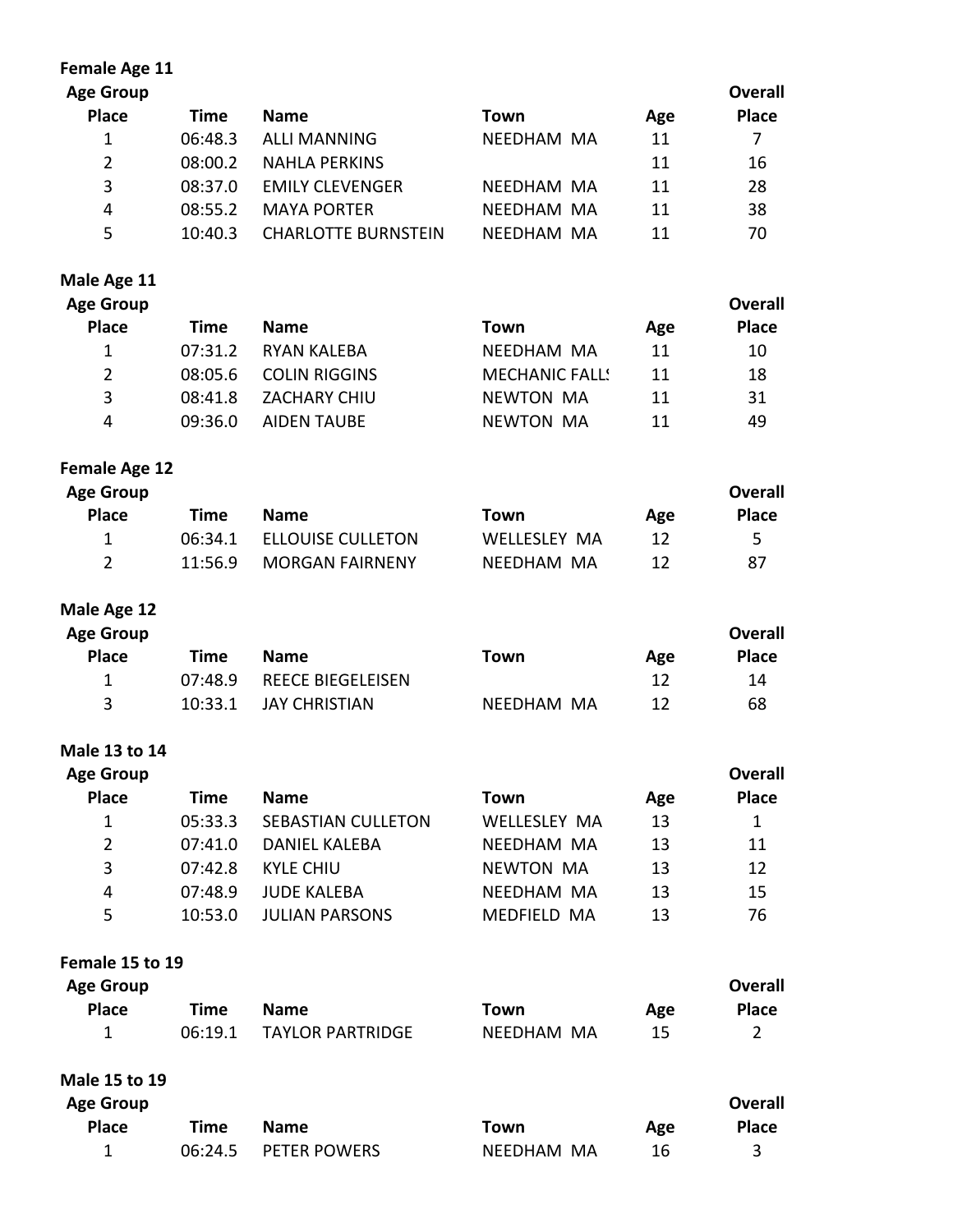| 06:43.5 | <b>OLIVER BURSTEIN</b> | WELLESLEY MA |  |
|---------|------------------------|--------------|--|
|         |                        |              |  |

| Female 30 to 39 |  |  |  |
|-----------------|--|--|--|
|-----------------|--|--|--|

| Age Group    |         |                         |              |     | <b>Overall</b> |
|--------------|---------|-------------------------|--------------|-----|----------------|
| <b>Place</b> | Time    | <b>Name</b>             | Town         | Age | <b>Place</b>   |
|              | 10:42.2 | <b>ADRIENNE MATHIAS</b> | NEEDHAM MA   | 39  | 72             |
| 2            | 11:53.3 | <b>MARIA REMIZOVA</b>   | LEXINGTON MA | 35  | 86             |
| 3            | 12:05.1 | LESLIE KAPLAN           | NFFDHAM MA   | 39  | 88             |
| 4            | 12.129  | REBECCA PORTER          | NFFDHAM MA   | 39  | 90             |
|              |         |                         |              |     |                |

**Male 30 to 39**

| <b>Age Group</b> |         |                      |            |     | Overall      |
|------------------|---------|----------------------|------------|-----|--------------|
| <b>Place</b>     | Time    | <b>Name</b>          | Town       | Age | <b>Place</b> |
| 1                | 08:36.3 | PFTFR GRAY           | NFFDHAM MA | 38  | 27           |
| 2                | 09:24.1 | <b>MATTHEW KERNS</b> | NFFDHAM MA | 39  | 47           |
| 3                | 10:17.4 | DAVID BEVANS         | DFDHAM MA  | 38  | 62           |

**Female 40 to 49**

| <b>Age Group</b><br><b>Place</b> | Time    | <b>Name</b>            | Town                 | Age | <b>Overall</b><br><b>Place</b> |
|----------------------------------|---------|------------------------|----------------------|-----|--------------------------------|
| 1                                | 08:53.4 | <b>CASEY OWEN</b>      |                      | 42  | 35                             |
| $\mathbf{2}^{\prime}$            | 08:56.3 | <b>MONIQUE PORTER</b>  | NFFDHAM MA           | 44  | 39                             |
| 3                                | 10:55.6 | <b>FLIZA CORF</b>      | NFFDHAM MA           | 45  | 79                             |
| 4                                | 11:06.4 | <b>PATTY CHRISTIAN</b> | NFFDHAM MA           | 48  | 81                             |
| 5                                | 11:09.8 | <b>CORI KOSTICK</b>    | <b>JAMAICA PLAIN</b> | 41  | 83                             |

**Male 40 to 49**

| <b>Age Group</b> |         |                        |                  |     | Overall      |
|------------------|---------|------------------------|------------------|-----|--------------|
| <b>Place</b>     | Time    | <b>Name</b>            | Town             | Age | <b>Place</b> |
|                  | 07:48.2 | <b>ANTONIO CRUZ</b>    | <b>BOSTON MA</b> | 46  | 13           |
| 2                | 08:54.4 | ALAN PISANO            | NFFDHAM MA       | 45  | 37           |
| 3                | 09:06.3 | <b>KEVIN MCKENNEY</b>  | NEEDHAM MA       | 44  | 42           |
| 4                | 09:38.4 | <b>JONATHAN MONSON</b> | NEEDHAM MA       | 48  | 50           |
| 5                | 09:52.2 | <b>SCOTT TAYLOR</b>    | NEEDHAM MA       | 41  | 55           |

**Female 50 to 59**

| <b>Age Group</b> |      |                     |            |     | <b>Overall</b> |
|------------------|------|---------------------|------------|-----|----------------|
| <b>Place</b>     | Time | <b>Name</b>         | Town       | Age | <b>Place</b>   |
|                  |      | 13:42.2 JULIE HAVSY | NEEDHAM MA | 50  | 97             |

**Male 50 to 59**

| <b>Age Group</b> |         |                   |                     |     | Overall      |
|------------------|---------|-------------------|---------------------|-----|--------------|
| <b>Place</b>     | Time    | <b>Name</b>       | Town                | Age | <b>Place</b> |
| 1                | 06:33.6 | <b>MARCO MURA</b> | <b>WEST ROXBURY</b> | 54  | 4            |
| $\overline{2}$   | 09:19.3 | ROBERT FFLDMAN    | NFFDHAM MA          | 52  | 44           |
| 3                | 10:03.7 | DARY FRANCOIS     |                     | 58  | 59           |